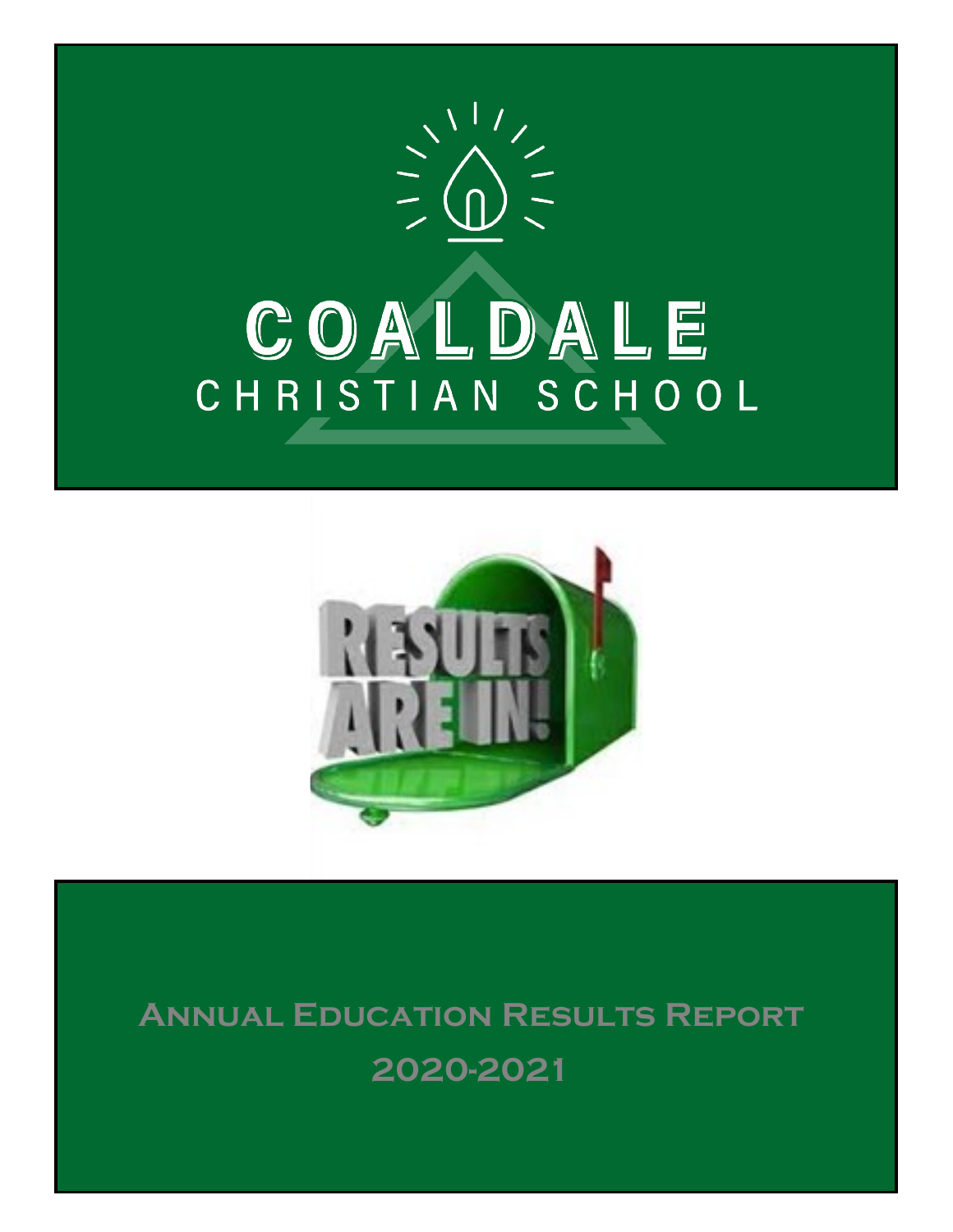#### **Accountability Statement**

The Annual Education Results Report for Coaldale Canadian Reformed School Society for the 2020/2021 school year was prepared under the direction of the Board/Board of directors in accordance with the responsibilities under the Private Schools Regulation and the Education Grants Regulation. The Board is committed to using the results in this report, to the best of its abilities, to improve outcomes for students and to ensure that all students in the school authority can acquire the knowledge, skills and attitudes they need to be successful and contributing members of society. This Annual Education Results Report for 2020/2021 was approved by the Board on November 29, 2021.

#### **Accountability/Assurance**

Alberta Education requires that all schools develop an [Annual Education Plan](https://www.coaldalechristianschool.com/editoruploads/files/Policies/Annual_Ed_Plan_2021.pdf) each spring as well as an Annual Education Results Report each fall as part of the Assurance Framework. The purpose of these two annual documents is to provide assurance and accountability to Alberta Education as well as to our school society that the education we provide at Coaldale Christian School is meeting the educational standards that we have established. Both of these documents provide input and direction for each other in a cycle of continuous growth and improvement year after year.

#### **Overview**

The following Annual Education Results Report highlights different aspects of Coaldale Christian School and how the school met its obligations over the past year. The results that we report on are broken down into five domains; Student Growth & Achievement, Teaching & Leading, Learning Supports, Governance, and Local & Societal Context. The final domain, Local & Societal Context is woven through each of the other domains as all areas of our school's operation take place within our context here in southern Alberta.

As an overview, we are very thankful that we can have such a positive report for the past year. As a school society we can look back on the 2020-2021 school year with great thankfulness. Despite the challenges we faced as a result of COVID-19, we were able to operate in-person classes for most of the school year. Aside from the government directives to shift to at-home learning in the weeks prior to Christmas and the weeks following our Spring Break, we were able to have our doors open to "regular" classes. When comparing notes with other school authorities, we seem to have been spared the worst of the COVID complications, and this is certainly reason to be thankful.

Academically, our students were able to learn and develop the gifts that God has given them and we were able to see several high school students choose to challenge the grade 12 Diploma Exams. Our grade 6 and 9 students participated in the Provincial Achievement Tests for Math and English Language Arts and, although our results were not as high as we have seen in the past, we are thankful for the opportunity to write these tests and the challenge that it provides for students as well as teachers.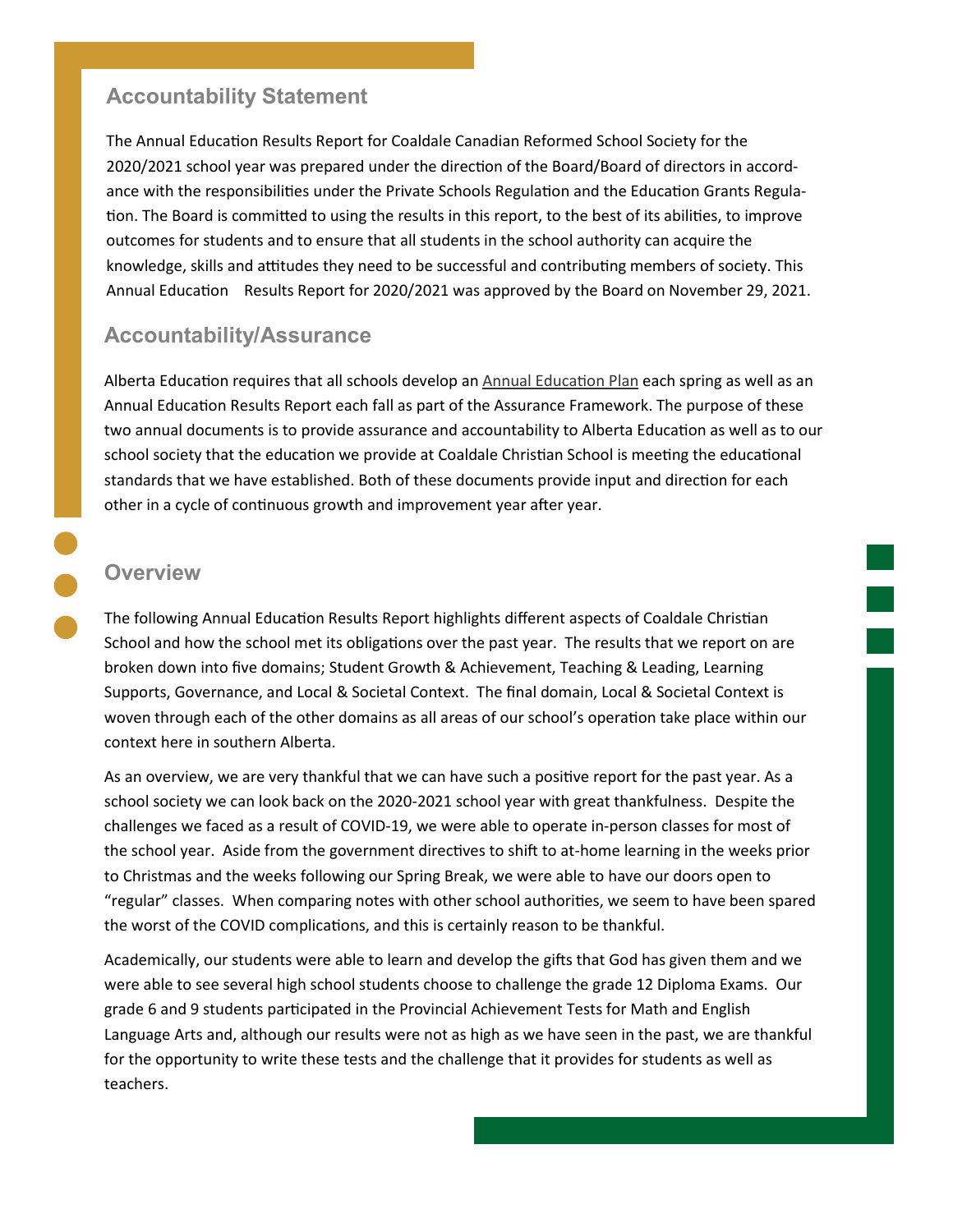# *Student Growth & Achievement*

Student growth and achievement is the first thing that most parents, students and teachers would think of when we consider the effectiveness and quality of a school. When we consider how our students have performed and grown over the past year, we can see that our school continues to receive the blessing of the Lord.

#### **Academic Excellence**

**Percentage of students in each grade to attain an academic average of >85%.**

|           | Grade 7 | Grade 8 | Grade 9 | Grade 10 | Grade 11 | Grade 12 | <b>Overall</b> |
|-----------|---------|---------|---------|----------|----------|----------|----------------|
| 2019-2020 | 50.00%  | 50.00%  | 54.50%  | 78.00%   | 55.60%   | 55.60%   | 53.45%         |
| 2020-2021 | 33.33%  | 60.00%  | 40.00%  | 64.00%   | 50.00%   | 60.00%   | 53.03%         |

In the 2019-2020 school year, Coaldale Christian School began the process of tracking and recognizing students who attained a high academic standard. All students who attained an 85% average or higher were recognized. As can be noted from this data, we can be extremely thankful with the incredibly high percentage of our high school students who have been blessed with great academic talents. It is our intention to continue to promote academic excellence as a goal at Coaldale Christian School.

#### **Provincial Achievement Test Results**

|               | <b>Total Students</b><br><b>Writing</b> |                 | <b>Average Score</b><br>$\frac{10}{6}$ |                 | % of Acceptable<br><b>Standard</b> |                 | % of Standard<br>lof Excellence |                 | % of Below<br><b>Acceptable Stand-</b><br>lard |                 |
|---------------|-----------------------------------------|-----------------|----------------------------------------|-----------------|------------------------------------|-----------------|---------------------------------|-----------------|------------------------------------------------|-----------------|
| <b>Math</b>   | <b>ICCS</b>                             | <b>Province</b> | <b>CCS</b>                             | <b>Province</b> | <b>CCS</b>                         | <b>Province</b> | <b>CCS</b>                      | <b>Province</b> | ICCS                                           | <b>Province</b> |
| Grade 6       | 21                                      | 1440            | 65.5                                   | 70.4            | 71.4                               | 84.4            | 19                              | 26.9            | 28.6                                           | 15.6            |
| Grade 9       | 10                                      | 1086            | 64.2                                   | 61.0            | 100                                | 71.0            | 20                              | 27.5            | 0.0                                            | 29.0            |
|               |                                         |                 |                                        |                 |                                    |                 |                                 |                 |                                                |                 |
| <b>E.L.A.</b> | <b>ICCS</b>                             | <b>Province</b> | <b>CCS</b>                             | <b>Province</b> | <b>CCS</b>                         | <b>Province</b> | <b>CCS</b>                      | <b>Province</b> | <b>CCS</b>                                     | <b>Province</b> |
| Grade 6       | 21                                      | 546             | 73.0                                   | 72.5            | 100                                | 95.2            | 23.8                            | 37.2            | 0.0                                            | 4.8             |
| Grade 9       | 10                                      | 437             | 67.1                                   | 73.5            | 100                                | 93.6            | 0.0                             | 34.3            | 0.0                                            | 6.4             |

Despite not having regular standardized testing, as a school we participated in the Provincial Achievement Tests for grades 6 and 9. The impacts of COVID were certainly noticeable in our results, as this was the first time in many years that we were below the Provincial average on a PAT. COVID certainly affected the time that teachers had to prepare the students for these tests and this was compounded by the challenges of at-home learning in the spring. These results have been reviewed by the teachers and we have full confidence that there will be a significant improvement in the years to come as we are able to operate in a traditional manner more consistently. The implementation of our Leveled Reading program across the elementary grades is one of our goals in our Education Plan and we expect that this will also have a positive impact on our academic results.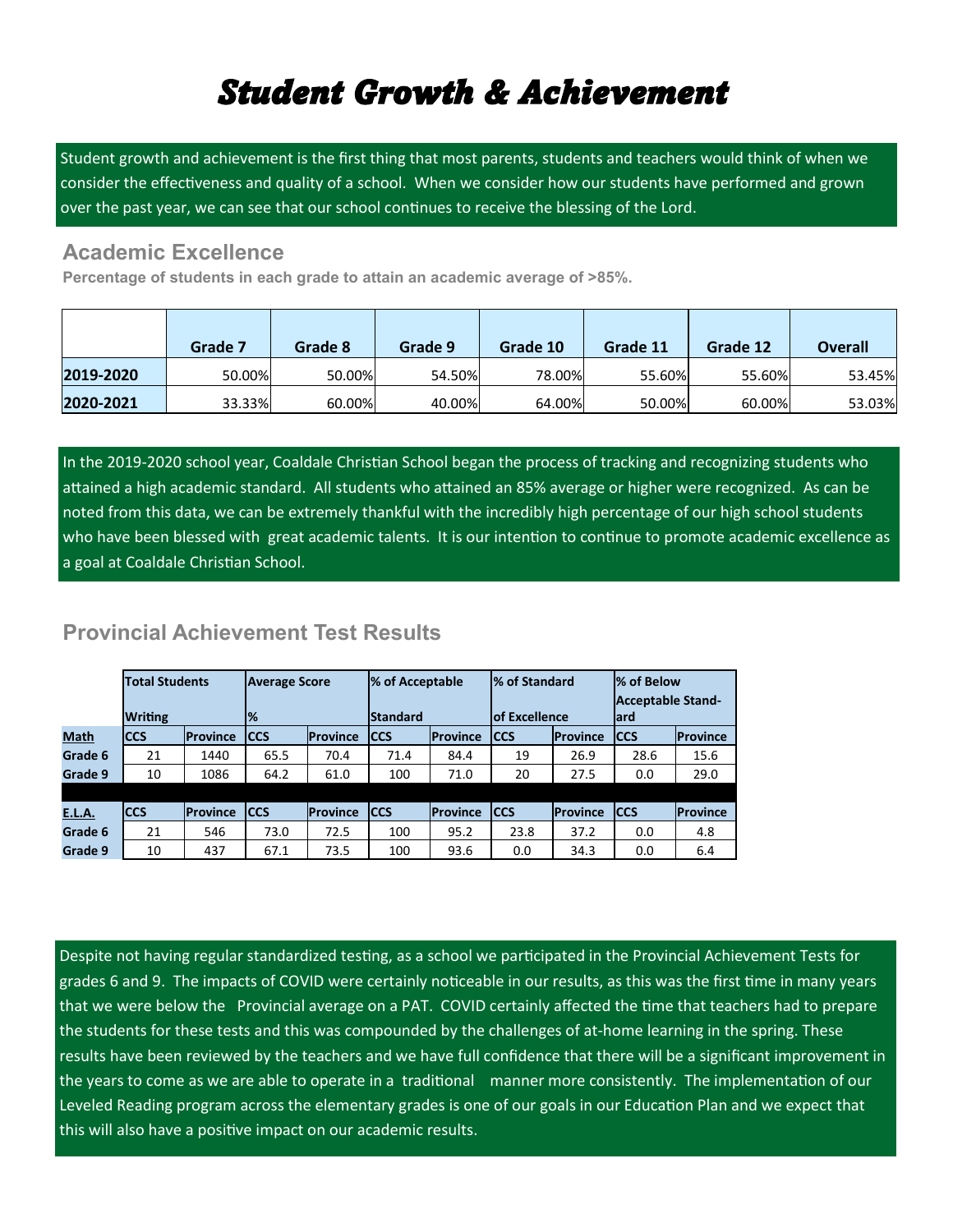## **Student Learning Engagement - Data Summary**

#### **School: 6494 Coaldale Christian School**

**Province: Alberta**

The percentage of teachers, parents and students who agree that students are engaged in their learning at school.

|                |                                                            |                                                                                 |      |     | Coaldale Christian School |     |      |     |      |       |                  |                           |         |      |               |      |               | Alberta |               |      |               |             |               |
|----------------|------------------------------------------------------------|---------------------------------------------------------------------------------|------|-----|---------------------------|-----|------|-----|------|-------|------------------|---------------------------|---------|------|---------------|------|---------------|---------|---------------|------|---------------|-------------|---------------|
|                | 2017                                                       |                                                                                 | 2018 |     | 2019                      |     | 2020 |     | 2021 |       |                  | <b>Measure Evaluation</b> |         | 2017 |               | 2018 |               | 2019    |               | 2020 |               | 2021        |               |
|                | N                                                          | $\frac{9}{6}$<br>$\frac{0}{0}$<br>$\frac{9}{6}$<br>$\frac{0}{0}$<br>N<br>N<br>N |      |     |                           |     |      |     |      |       | Achieve-<br>ment | Improve-<br>ment          | Overall | N    | $\frac{0}{6}$ | N    | $\frac{0}{0}$ | N       | $\frac{0}{6}$ | N    | $\frac{9}{6}$ | N           | $\frac{0}{6}$ |
| Overall        | n/a                                                        | n/a                                                                             | n/a  | n/a | n/a                       | n/a | n/a  | n/a | 166  | 91.3  | n/a              | n/a                       | n/a     | n/a  | n/a           | n/a  | n/a           | n/a     | n/a           | n/a  | n/a           | 230,95 85.6 |               |
| Parent         | n/a                                                        | n/a                                                                             | n/a  | n/a | n/a                       | n/a | n/a  | n/a | 30   | 98.9  | n/a              | n/a                       | n/a     | n/a  | n/a           | n/a  | n/a           | n/a     | n/a           | n/a  | n/a           | 30,994      | 89.0          |
| <b>Student</b> | n/a                                                        | n/a                                                                             | n/a  | n/a | n/a                       | n/a | n/a  | n/a | 125  | 75.1  | n/a              | n/a                       | n/a     | n/a  | n/a           | n/a  | n/a           | n/a     | n/a           | n/a  | n/a           | 169,78      | 71.8          |
| Teacher        | n/a<br>11<br>n/a<br>n/a<br>n/a<br>n/a<br>n/a<br>n/a<br>n/a |                                                                                 |      |     |                           |     |      |     |      | 100.0 | n/a              | n/a                       | n/a     | n/a  | n/a           | n/a  | n/a           | n/a     | n/a           | n/a  | n/a           | 30,173      | 96.0          |

The results here show a strong overall agreement that students are engaged in their learning. It is interesting to note that our local authority results as well as the Provincial results both indicate a much lower student agreement than is seen from parents and teachers. Going forward, it is good to be aware that the students do not feel as engaged in their learning as the teachers and parents believe they do, and to develop strategies to address this discrepancy.

#### **Citizenship - Data Summary**

#### **School: 6494 Coaldale Christian School Province: Alberta**

Percentage of teachers, parents and students who are satisfied that students model the characteristics of active citizenship.

|         |      |               |      |               |      |      | Coaldale Christian School |      |      |               |      |                           |         |                                                             |      |                                                                |               | Alberta                        |      |        |      |                  |               |
|---------|------|---------------|------|---------------|------|------|---------------------------|------|------|---------------|------|---------------------------|---------|-------------------------------------------------------------|------|----------------------------------------------------------------|---------------|--------------------------------|------|--------|------|------------------|---------------|
|         | 2017 |               | 2018 |               | 2019 |      | 2020                      |      | 2021 |               |      | <b>Measure Evaluation</b> |         | 2017                                                        |      | 2018                                                           |               | 2019                           |      | 2020   |      | 2021             |               |
|         | N    | $\frac{0}{0}$ | N    | $\frac{0}{2}$ | N    | $\%$ | N                         | $\%$ | N    | $\frac{9}{6}$ | ment | Achieve- Improve-<br>ment | Overall | N                                                           | $\%$ | N                                                              | $\frac{9}{6}$ | N                              | $\%$ | N      | $\%$ | <sub>N</sub>     | $\frac{0}{6}$ |
| Overall | 134  | 92.0          | 152  | 91.6          | 169  | 93.7 | 169                       | 93.3 | 166  | 94.4          | n/a  | n/a                       | n/a     | 299,97                                                      | 83.7 | $\begin{array}{ c c c c }\n\hline\n253,72 & 83.0\n\end{array}$ |               | 265,61                         | 82.9 | 264,41 |      | 83.3 230,84      | 83.2          |
| Parent  | 32   | 97.5          | 36   | 97.7          | 50   | 97.2 | 42                        | 95.2 | 30   | 94.0          | n/a  | n/a                       | n/a     | 32.863                                                      | 82.7 |                                                                |               | 35,482 81.7 35,247 81.9 36,891 |      |        |      | 82.4 30.905 81.4 |               |
| Student | 93   | 80.6          | 104  | 77.2          | 110  | 84.4 | 118                       | 86.8 | 125  | 91.1          | n/a  | n/a                       | n/a     | 235,64                                                      | 74.4 | $\begin{array}{ c c c }\n 185,62 & 73.9\n \end{array}$         |               | 197,09                         | 73.5 | 193,57 | 73.8 | $ 169,74 $ 74.1  |               |
| Teacher | 9    | 97.8          | 12   | 100.0         | 9    | 97.8 | 9                         | 97.8 | 11   | 98.1          | n/a  | n/a                       | n/a     | 31,462 94.0 32,622 93.4 33,277 93.2 33,945 93.6 30,197 94.1 |      |                                                                |               |                                |      |        |      |                  |               |

It is the mission and vision of Coaldale Christian School to prepare our students for a life of Kingdom service and to be active disciples of the Lord Jesus Christ. The results here show that we are doing quite well at attaining this goal. Although there are always improvements that can be made and challenges to be addressed, it is encouraging to see that our parents, teachers and students are satisfied that our students are modeling active citizenship.

#### **High School Completion Rate - Data Summary**

#### **School: 6494 Coaldale Christian School Province: Alberta**

Percentage of students who completed high school within three, four and five years of entering grade 10.

|                          |    |               |    |               |    | Coaldale Christian School |    |       |    |      |                 |                           |           |      |      |                                                                                                            |      |              | Alberta       |       |               |       |               |
|--------------------------|----|---------------|----|---------------|----|---------------------------|----|-------|----|------|-----------------|---------------------------|-----------|------|------|------------------------------------------------------------------------------------------------------------|------|--------------|---------------|-------|---------------|-------|---------------|
|                          |    | 2016          |    | 2017          |    | 2018                      |    | 2019  |    | 2020 |                 | <b>Measure Evaluation</b> |           | 2016 |      | 2017                                                                                                       |      |              | 2018          | 2019  |               | 2020  |               |
|                          | N  | $\frac{0}{6}$ | N  | $\frac{9}{6}$ | N  | $\%$                      | N  | %     | N  | $\%$ |                 | Achieve- Improve-         | Overall   | N.   | $\%$ | N <sub>1</sub>                                                                                             | $\%$ | <sub>N</sub> | $\frac{0}{0}$ | N.    | $\frac{0}{0}$ | N.    | $\frac{0}{0}$ |
| 3 Year Completion        | 12 | 76.7          | 13 | 78.7          | 8  | 100.0                     | 11 | 92.1  |    | 89.8 | Very High       | <b>Maintained</b>         | Excellent |      |      | $\frac{44,82}{3}$ 78.5 $\frac{44,98}{3}$ 78.7                                                              |      | 44,97        | 79.7          | 45,35 | 80.3          | 46,24 | 83.4          |
| 4 Year Completion        | 10 | 82.9          | 12 | 76.0          | 13 | 78.1                      | 8  | 100.0 | 11 |      | 91.8 Very High  | Maintained N              | Excellent |      |      | $\begin{array}{ c c c c c } \hline & 43,73 & 81.6 & 44,84 \\ \hline 9 & 81.6 & 1 & 1 \ \hline \end{array}$ | 83.0 | 44,99        | 83.3          | 44,98 | 84.0          | 45,35 | 85.0          |
| <b>5 Year Completion</b> | 9  | 100.0         | 10 | 82.9          | 12 | 76.2                      | 13 | 78.1  | -8 |      | 100.0 Very High | Improved                  | Excellent |      |      | $\frac{44,19}{3}$ 83.6 $\frac{43,73}{6}$ 83.8                                                              |      | 44,84        | 85.2          | 44,98 | 85.3          | 44,97 | 86.2          |

It is great to see consistently high results here. We strive to see all of our students complete high school within three years and we are very near that goal. This data is reflective of strong, stable families, and a commitment of our parents to the education of their children. We continue to work to develop a more comprehensive guidance program for our students as is reflected in our Education Plan.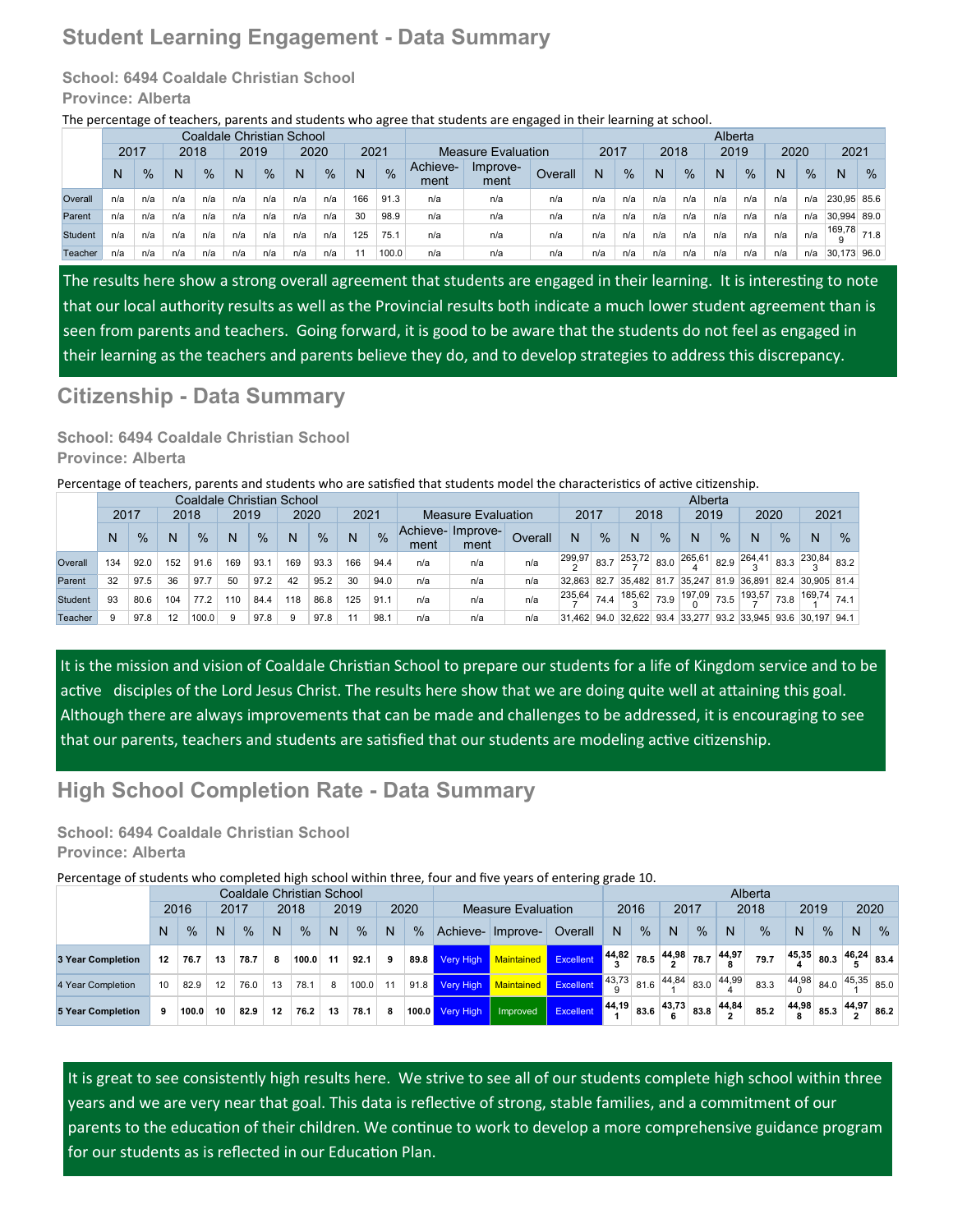# *Teaching & Leading*

As important as academic results are, they are only possible with the dedication, skill and commitment of high quality teachers. It is the goal of Coaldale Christian School to be committed to professional learning that will inspire excellence in teaching. By modeling learning for life and a commitment to continued improvement and development, we hope to also inspire our students to be dedicated to their learning and to be life-long learners when they leave Coaldale Christian School.

#### **Education Quality - Data Summary**

**School: 6494 Coaldale Christian School Province: Alberta**

Percentage of teachers, parents and students satisfied with the overall quality of basic education.

|         |                                                                                                                                                       |      |      |      |      |      | Coaldale Christian School |      |      |      |                  |                           |         |             |      |             |               | Alberta     |               |             |               |             |               |
|---------|-------------------------------------------------------------------------------------------------------------------------------------------------------|------|------|------|------|------|---------------------------|------|------|------|------------------|---------------------------|---------|-------------|------|-------------|---------------|-------------|---------------|-------------|---------------|-------------|---------------|
|         | 2017                                                                                                                                                  |      | 2018 |      | 2019 |      | 2020                      |      | 2021 |      |                  | <b>Measure Evaluation</b> |         | 2017        |      | 2018        |               | 2019        |               | 2020        |               | 2021        |               |
|         | $\frac{0}{6}$<br>$\frac{0}{0}$<br>$\frac{9}{6}$<br>$\frac{0}{0}$<br>N<br>N<br>N<br>N<br>N<br>169<br>169<br>93.5<br>94.2<br>94.4<br>134<br>152<br>95.0 |      |      |      |      |      |                           |      |      |      | Achieve-<br>ment | Improve-<br>ment          | Overall | N           | $\%$ | N           | $\frac{9}{6}$ | N           | $\frac{0}{6}$ | N           | $\frac{0}{0}$ | N           | $\frac{0}{6}$ |
| Overall |                                                                                                                                                       |      |      |      |      |      |                           |      | 165  | 95.6 | n/a              | n/a                       | n/a     | 300,2<br>53 | 90.1 | 254,0<br>26 | 90.0          | 265,8       | 90.2          | 264,6<br>23 | 90.3          | 230,8<br>14 | 89.6          |
| Parent  | 32                                                                                                                                                    | 99.0 | 36   | 98.6 | 50   | 98.3 | 42                        | 96.4 | 30   | 98.9 | n/a              | n/a                       | n/a     | 32,88       | 86.4 | 35,49       | 86.0          | 35,26       | 86.4          | 36,90       | 86.7          | 31,02       | 86.7          |
| Student | 93                                                                                                                                                    | 91.2 | 104  | 92.1 | 110  | 92.4 | 118                       | 93.4 | 124  | 92.5 | n/a              | n/a                       | n/a     | 235,9<br>01 | 88.1 | 185,8<br>88 | 88.2          | 197,2<br>82 | 88.1          | 193,7<br>63 | 87.8          | 169,5<br>89 | 86.3          |
| Teacher | 9<br>12<br>90.7<br>11<br>92.6<br>92.6<br>9<br>94.4<br>Q                                                                                               |      |      |      |      |      |                           |      |      | 95.5 | n/a              | n/a                       | n/a     | 31,47       | 95.9 | 32,63       | 95.8          | 33,29       | 96.1          | 33,95       | 96.4          | 30,20       | 95.7          |

## **School Improvement - Data Summary**

**School: 6494 Coaldale Christian School Province: Alberta**

Percentage of teachers, parents and students indicating that their school has improved or stayed the same in the last three years.

|                |                                                                    |      |      |      |      | Coaldale Christian School |      |      |      |       |      |                           |         |             |               |             |               | Alberta     |      |             |               |             |      |
|----------------|--------------------------------------------------------------------|------|------|------|------|---------------------------|------|------|------|-------|------|---------------------------|---------|-------------|---------------|-------------|---------------|-------------|------|-------------|---------------|-------------|------|
|                | 2017                                                               |      | 2018 |      | 2019 |                           | 2020 |      | 2021 |       |      | <b>Measure Evaluation</b> |         | 2017        |               | 2018        |               | 2019        |      | 2020        |               | 2021        |      |
|                | $\frac{9}{6}$<br>$\frac{0}{0}$<br>$\%$<br>N<br>$\%$<br>N<br>N<br>N |      |      |      |      |                           |      |      |      | $\%$  | ment | Achieve Improve-<br>ment  | Overall | N           | $\frac{9}{6}$ | N           | $\frac{9}{6}$ | N           | $\%$ | N           | $\frac{0}{0}$ | N           | $\%$ |
| Overall        | 134                                                                | 90.3 | 148  | 83.1 | 168  | 88.7                      | 169  | 83.8 | 163  | 98.2  | n/a  | n/a                       | n/a     | 297,6<br>32 | 81.4          | 251,2<br>46 | 80.3          | 263,3<br>64 | 81.0 | 262,0<br>79 | 81.5          | 224,0<br>41 | 81.4 |
| Parent         | 32                                                                 | 96.9 | 32   | 96.9 | 49   | 100.0                     | 42   | 92.9 | 30   | 100.0 | n/a  | n/a                       | n/a     | 31,84       | 80.8          | 34,23       | 79.3          | 34,15       | 80.3 | 35,89       | 80.0          | 28,01<br>6  | 81.7 |
| <b>Student</b> | 93                                                                 | 85.1 | 104  | 85.7 | 110  | 88.4                      | 118  | 91.9 | 124  | 94.7  | n/a  | n/a                       | n/a     | 234,9<br>64 | 81.1          | 185,1<br>06 | 80.2          | 196,5<br>92 | 79.4 | 192,9<br>17 | 79.6          | 167,9<br>92 | 79.1 |
| Teacher        |                                                                    | 88.9 | 12   | 66.7 | 9    | 77.8                      | 9    | 66.7 | 9    | 100.0 | n/a  | n/a                       | n/a     | 30,82<br>3  | 82.2          | 31,90       | 81.5          | 32,61       | 83.4 | 33,26<br>6  | 85.0          | 28,03       | 83.4 |

These results are quite exciting to see. Coaldale Christian School has a very supportive community and it is wonderful to observe that they are satisfied with the education provided at CCS and that they see the school improving or at least staying the same over the past three years. When comparing the results for 2021 with the previous years, especially in regard to school improvement, it is clear that parents, students and teachers all believe that the school is heading in a good direction. This is a testament to the excellent teachers and educational assistants that work tirelessly each day to meet the needs of their students.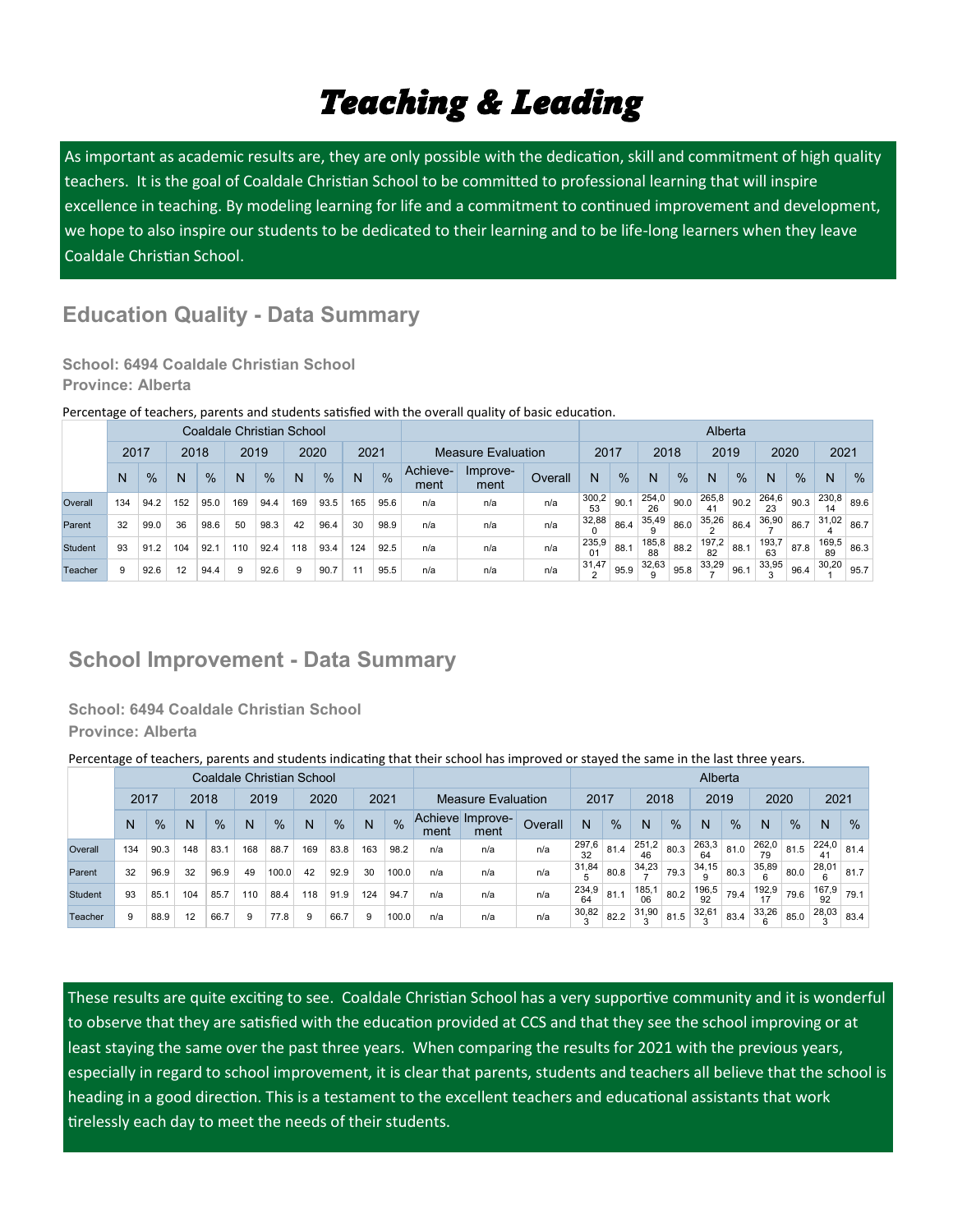## **In-service Jurisdictional Needs - Measure Details**

**Authority: 9042 Coaldale Canadian Reformed School Society Province: Alberta**

The percentage of teachers reporting that in the past 3-5 years the professional development and in-servicing received from the school authority has been focused, systematic and contributed significantly to their ongoing professional growth.

|         |   |      |    | Coaldale Can Reformed Sc Soc |   |               |   |               |      |               |       |                               |     |        |               |        |      | Alberta |               |        |               |        |      |
|---------|---|------|----|------------------------------|---|---------------|---|---------------|------|---------------|-------|-------------------------------|-----|--------|---------------|--------|------|---------|---------------|--------|---------------|--------|------|
|         |   | 2017 |    | 2018                         |   | 2019          |   | 2020          | 2021 |               |       | Measure Evaluation            |     | 2017   |               | 2018   |      | 2019    |               | 2020   |               | 2021   |      |
|         | N | $\%$ | N  | $\%$                         | N | $\frac{0}{0}$ | N | $\frac{9}{6}$ | N    | $\frac{9}{6}$ | ement | Achiev Improve- Over-<br>ment | all |        | $\frac{0}{0}$ | N      | $\%$ | N       | $\frac{0}{6}$ | N      | $\frac{0}{0}$ | N      | $\%$ |
| Overall | 9 | 77.8 | 11 | 57.6                         | 9 | 81.5          | 9 | 77.8          | 10   | 89.3          | n/a   | n/a                           | n/a | 31.288 | 84.3          | 32.428 | 84.3 | 33.074  | 85.2          | 33.766 | 85.0          | 26.619 | 84.9 |
| Teacher | 9 | 77.8 |    | 57.6                         | 9 | 81.5          | 9 | 77.8          | 10   | 89.3          | n/a   | n/a                           | n/a | 31.288 | 84.3          | 32.428 | 84.3 | 33,074  | 85.2          | 33,766 | 85.0          | 26.619 | 84.9 |

At the school level, the administration has been very intentional over the past year to implement more valuable professional growth opportunities for the staff. Professional Learning Communities were implemented in the fall of 2020, and this has been well received by the teachers. This can be evidenced by the supplemental measure "In-service Jurisdictional Needs" as seen above. Compared to only a few years ago, we have seen significant improvement in this area and we continue to work to develop a growth mindset at Coaldale Christian School. This past year the staff spent time studying and discussing the book "Teaching Redemptively" by Donovan Graham. This was wellreceived by the staff and provided some excellent time of discussion and engagement on how we teach our students and how our Christian faith impacts our daily work.

Teachers were also placed into small Professional Learning Communities based on their grade level and/or subject matter. The teachers can work together to develop their annual professional growth plans and be accountability partners in following through on these growth goals. Aside from the professional benefits, there are also personal and relational benefits when staff work closely together.

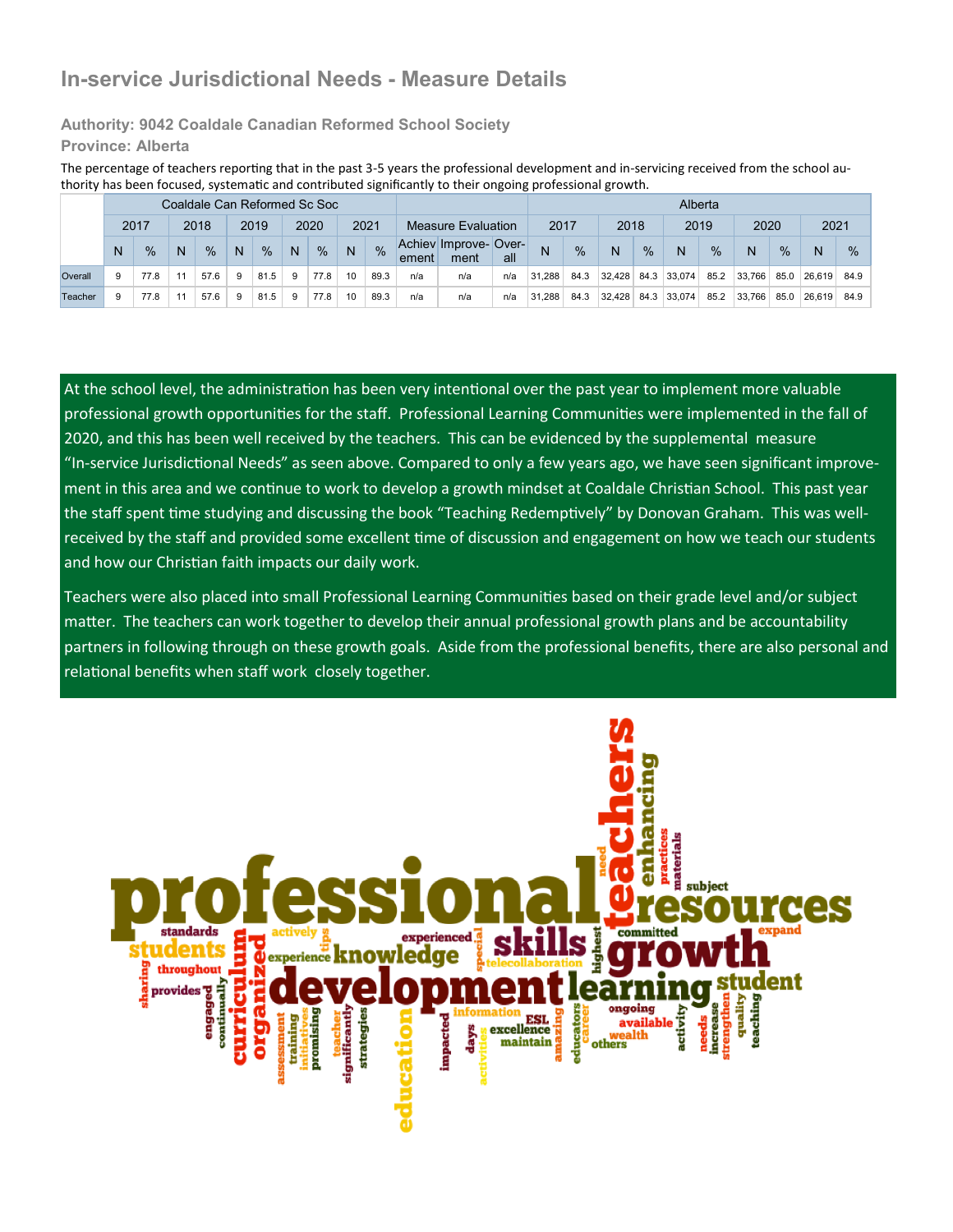# *Learning Supports*

This past year Coaldale Christian School has continued in its goal to expand and enhance our ability to support every student regardless of their needs. Our special education team is dedicated to the students that they care for and has been focused on ongoing professional development to ensure that they are always on the leading edge of which supports have the greatest positive impact.

#### **Welcoming, Caring, Respectful and Safe Learning Environments (WCRSLE) - Data Summary**

**Authority: 9042 Coaldale Canadian Reformed School Society Province: Alberta**

|                |      |      |      |               | Coaldale Can Reformed Sc Soc |               |      |               |      |               |                  |                           |         |      |               |      |               | Alberta |               |      |               |                    |      |
|----------------|------|------|------|---------------|------------------------------|---------------|------|---------------|------|---------------|------------------|---------------------------|---------|------|---------------|------|---------------|---------|---------------|------|---------------|--------------------|------|
|                | 2017 |      | 2018 |               | 2019                         |               | 2020 |               | 2021 |               |                  | <b>Measure Evaluation</b> |         | 2017 |               | 2018 |               | 2019    |               | 2020 |               | 2021               |      |
|                | N    | $\%$ | N    | $\frac{9}{6}$ | N                            | $\frac{9}{6}$ | N    | $\frac{9}{6}$ | N    | $\frac{0}{0}$ | Achieve-<br>ment | Improve-<br>ment          | Overall | N    | $\frac{0}{6}$ | N    | $\frac{0}{0}$ | N       | $\frac{0}{6}$ | N    | $\frac{0}{6}$ | N                  | $\%$ |
| Overall        | n/a  | n/a  | n/a  | n/a           | n/a                          | n/a           | n/a  | n/a           | 166  | 96.2          | n/a              | n/a                       | n/a     | n/a  | n/a           | n/a  | n/a           | n/a     | n/a           | n/a  | n/a           | 231,09             | 87.8 |
| Parent         | n/a  | n/a  | n/a  | n/a           | n/a                          | n/a           | n/a  | n/a           | 30   | 95.3          | n/a              | n/a                       | n/a     | n/a  | n/a           | n/a  | n/a           | n/a     | n/a           | n/a  | n/a           | 30,980 88.2        |      |
| <b>Student</b> | n/a  | n/a  | n/a  | n/a           | n/a                          | n/a           | n/a  | n/a           | 125  | 93.1          | n/a              | n/a                       | n/a     | n/a  | n/a           | n/a  | n/a           | n/a     | n/a           | n/a  | n/a           | 169,90<br>$\Omega$ | 79.8 |
| Teacher        | n/a  | n/a  | n/a  | n/a           | n/a                          | n/a           | n/a  | n/a           |      | 100.0         | n/a              | n/a                       | n/a     | n/a  | n/a           | n/a  | n/a           | n/a     | n/a           | n/a  | n/a           | 30,211             | 95.3 |

The percentage of teachers, parents and students who agree that their learning environments are welcoming, caring, respectful and safe.

Once again Coaldale Christian School has demonstrated its commitment to being a welcoming, caring, respectful and safe place for students to learn and staff to work. There are always areas that we would like to improve upon, and it is still concerning to us that 7% of our students do not feel that their learning environment is welcoming, caring, respectful and safe. This is a new Assurance Measure which can be seen in the data above with all the "n/a", but when comparing with the previous measure of "Safe and Caring Schools" in the previous Accountability model, we have maintained an almost identical result. (96.5% overall in 2019-2020 and 96.2% in 2020-2021). This spring we conducted a student survey that showed very similar results when students were asked about feeling safe at school (26/28 students strongly agreed while no students disagreed). We will continue to strive for the 100%!

Coaldale Christian School continues to ensure that First Nations, Inuit and Metis perspectives and experiences are presented and that our students are educated on the legacy and history of residential Schools. All students have access to a continuum of supports and services, including specialized supports and services, consistent with the principles of inclusive education.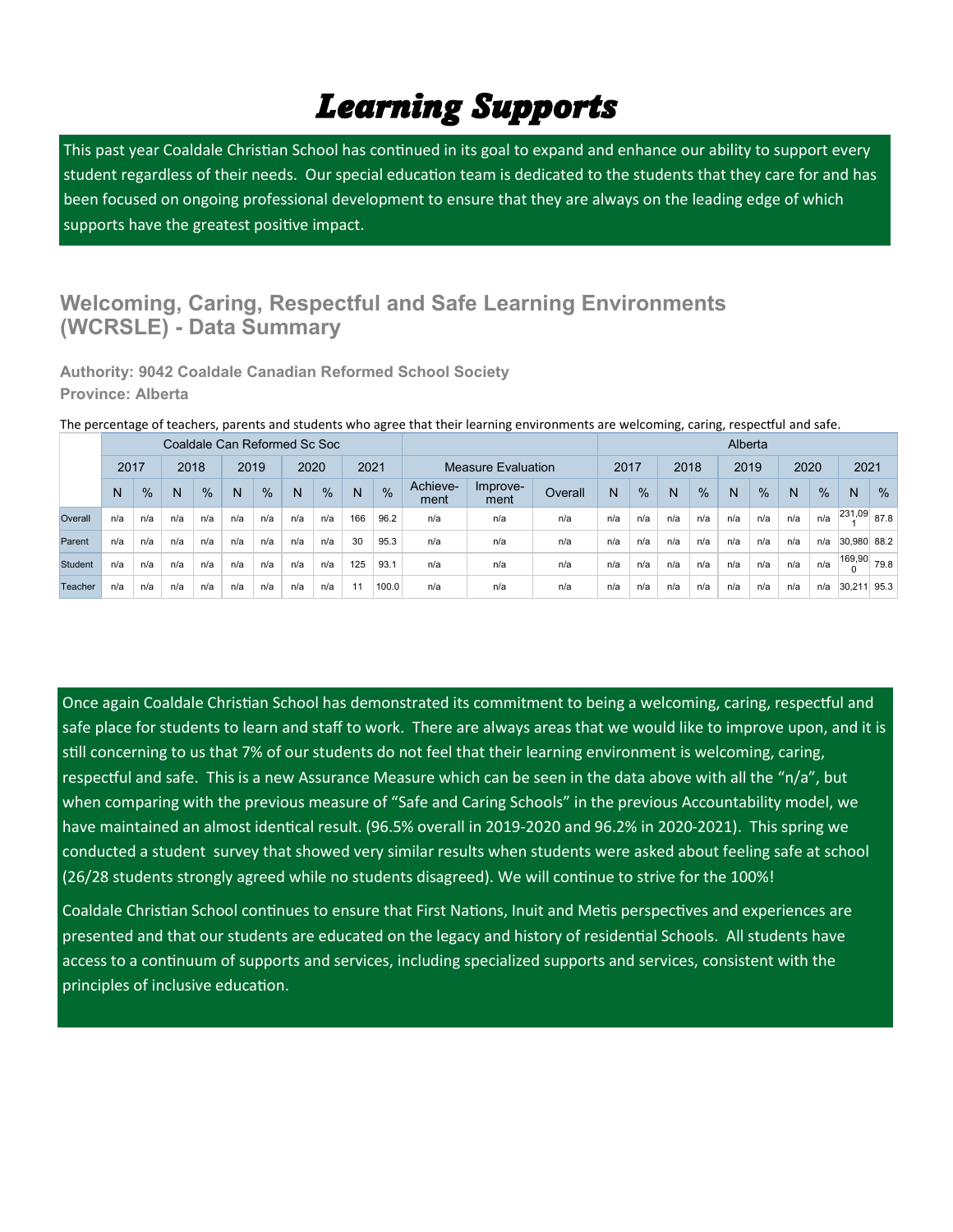## **Access to Supports and Services - Data Summary**

**Authority: 9042 Coaldale Canadian Reformed School Society Province: Alberta**

The percentage of teachers, parents and students who agree that students have access to the appropriate supports and services at school.

|                |      | . .                                                                                                              |      |     |      |     | Coaldale Can Reformed Sc Soc |     |      |      |                  |                           |         |      |     |      |               | Alberta |               |      |               |                      |      |
|----------------|------|------------------------------------------------------------------------------------------------------------------|------|-----|------|-----|------------------------------|-----|------|------|------------------|---------------------------|---------|------|-----|------|---------------|---------|---------------|------|---------------|----------------------|------|
|                | 2017 |                                                                                                                  | 2018 |     | 2019 |     | 2020                         |     | 2021 |      |                  | <b>Measure Evaluation</b> |         | 2017 |     | 2018 |               | 2019    |               | 2020 |               | 2021                 |      |
|                | N    | $\frac{0}{6}$<br>$\frac{0}{6}$<br>$\%$<br>%<br>N<br>N<br>N<br>N<br>n/a<br>n/a<br>n/a<br>n/a<br>n/a<br>n/a<br>n/a |      |     |      |     |                              |     |      |      | Achieve-<br>ment | Improve-<br>ment          | Overall | N    | %   | N    | $\frac{9}{6}$ | N       | $\frac{9}{6}$ | N    | $\frac{9}{6}$ | N                    | $\%$ |
| Overall        | n/a  |                                                                                                                  |      |     |      |     |                              |     | 166  | 94.5 | n/a              | n/a                       | n/a     | n/a  | n/a | n/a  | n/a           | n/a     | n/a           | n/a  | n/a           | $\sqrt{230,76}$ 82.6 |      |
| Parent         | n/a  | n/a                                                                                                              | n/a  | n/a | n/a  | n/a | n/a                          | n/a | 30   | 98.6 | n/a              | n/a                       | n/a     | n/a  | n/a | n/a  | n/a           | n/a     | n/a           | n/a  | n/a           | 30,936 78.9          |      |
| <b>Student</b> | n/a  | n/a                                                                                                              | n/a  | n/a | n/a  | n/a | n/a                          | n/a | 125  | 92.3 | n/a              | n/a                       | n/a     | n/a  | n/a | n/a  | n/a           | n/a     | n/a           | n/a  | n/a           | 169,63               | 80.2 |
| Teacher        | n/a  | n/a<br>n/a<br>n/a<br>11<br>n/a<br>n/a<br>n/a<br>n/a                                                              |      |     |      |     |                              |     |      |      | n/a              | n/a                       | n/a     | n/a  | n/a | n/a  | n/a           | n/a     | n/a           | n/a  | n/a           | 30,194 88.7          |      |

These results are a testament to the excellent staff we have at CCS who dedicate endless hours to support our students both inside and outside of the classroom. It is clear that the parents are very pleased with the support that we offer. Interestingly the teachers and students are slightly more critical of our work in this area. For the teachers, I believe this speaks to the dedication to providing everything for our students and being disappointed whenever we fall short. Although the numbers are very high, the way to improve our student perception of the supports we offer is to provide career counselling and learning experiences for our high school students. This goal has been included in our Education Plan that was developed in May 2021. As this is also a new measure from Alberta Education, it will be interesting to see the results over the next few years.

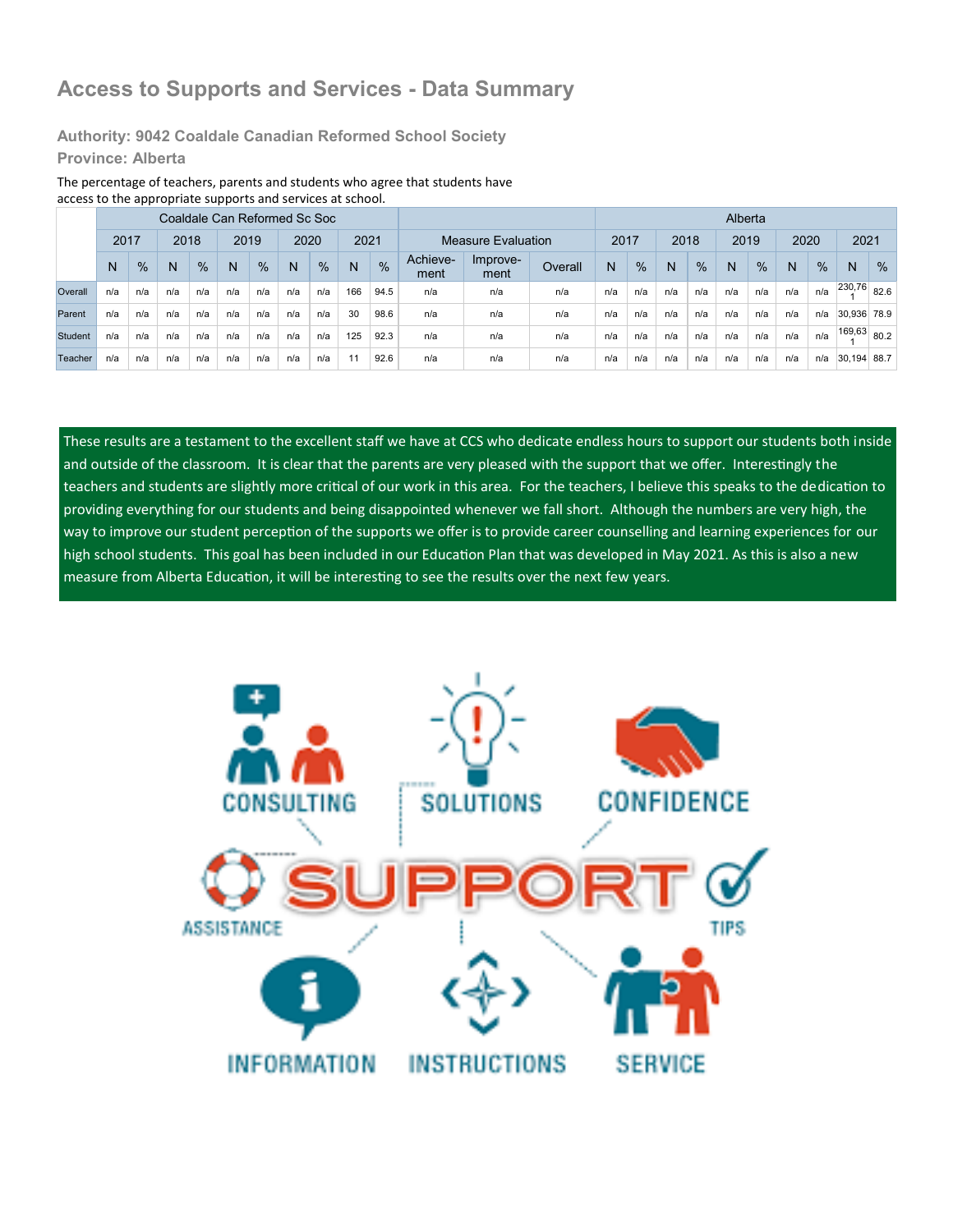## *Governance*

The Governance domain of the Assurance Model refers to the process by which the school board attends to local and societal context, determines strategic direction, evaluates policy implementation, and manages fiscal resources to ensure learning supports, quality teaching and leading and optimum learning for all. Public assurance occurs when the public has trust and confidence that the school board demonstrates stewardship of system resources with an emphasis on student success, generative community engagement, transparency and accountability.

#### **Parental Involvement - Data Summary**

**Authority: 9042 Coaldale Canadian Reformed School Society Province: Alberta**

Percentage of teachers and parents satisfied with parental involvement in decisions about their child's education.

|         |      |      |    |               |      |               |      | Coaldale Can Reformed Sc Soc |                |               |                  |                           |         |      |               |                    |               | Alberta |      |                                                             |               |      |      |
|---------|------|------|----|---------------|------|---------------|------|------------------------------|----------------|---------------|------------------|---------------------------|---------|------|---------------|--------------------|---------------|---------|------|-------------------------------------------------------------|---------------|------|------|
|         | 2017 |      |    | 2018          | 2019 |               | 2020 |                              | 2021           |               |                  | <b>Measure Evaluation</b> |         | 2017 |               | 2018               |               | 2019    |      | 2020                                                        |               | 2021 |      |
|         | N    | $\%$ | N  | $\frac{0}{0}$ | N    | $\frac{0}{6}$ | N    | %                            | N <sub>1</sub> | $\frac{9}{6}$ | Achieve-<br>ment | Improve-<br>ment          | Overall | N    | $\frac{0}{6}$ | N                  | $\frac{0}{6}$ | N       | $\%$ | N                                                           | $\frac{0}{0}$ | N    | $\%$ |
| Overall | 41   | 97.6 | 48 | 98.3          | 59   | 99.8          | 51   | 98.8                         | 39             | 97.8          | n/a              | n/a                       | n/a     |      |               |                    |               |         |      | 63,905 81.2 67,509 81.2 68,116 81.3 70,377 81.8 60,919 79.5 |               |      |      |
| Parent  | 32   | 97.5 | 36 | 96.6          | 50   | 99.6          | 42   | 97.6                         | 28             | 95.6          | n/a              | n/a                       | n/a     |      |               |                    |               |         |      | 32.505 73.9 34.998 73.4 34.944 73.6 36.556 73.9 30.886 72.2 |               |      |      |
| Teacher | 9    | 97.8 | 12 | 100.0         | 9    | 100.0         | 9    | 100.0                        | 11             | 100.0         | n/a              | n/a                       | n/a     |      |               | 31.400 88.5 32.511 |               |         |      | 88.9 33,172 89.0 33,821 89.6 30,033 86.8                    |               |      |      |

Being a parental school, we ensure that our parents are closely connected to the school and the decisions that are made that may affect the education of their children. Our school board is elected by our parents and is made up of parents whose children attend Coaldale Christian School. Our teachers communicate regularly with the parents about the progress of their child and parent-teacher conferences are held twice each year. Aside from these formalized conferences, parents are encouraged to arrange to meet with teachers any time throughout the school year if they have concerns. It is good to see that parents feel that they are part of the decision-making process and that they have a voice in the education of their children.